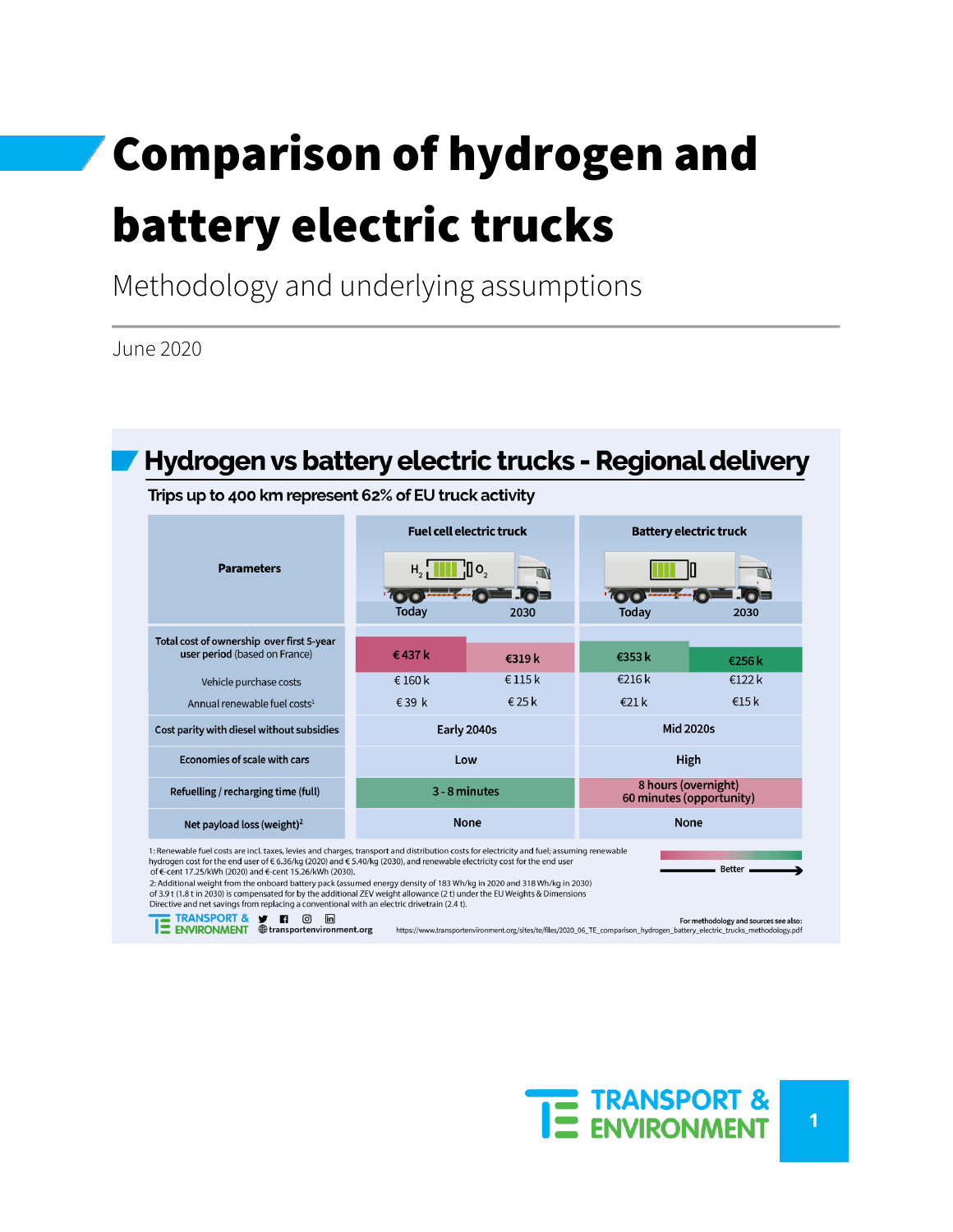

# 1. Vehicle characteristics

The sample vehicle for both the regional delivery and long-haul duty cycle is a typical tractor-trailer under type-approval in the European Union. It has a gross combined vehicle weight (GCVW) of 40 tonnes, a vehicle curb weight of 14 tonnes and a resulting maximum payload of 26 tonnes. Both the fuel cell electric (FCEV) as well as the battery electric vehicle (BEV) have an electric drivetrain with a combined rated power output of 350 kW.

The FCEV features a fuel cell stack, compressed hydrogen storage tank and a smaller onboard battery pack to buffer for engine peak loads. The BEV has a large onboard battery pack whose usable capacity is capped at 80% to ensure long-term durability. The main criterion for determining the onboard energy storage for the FCEV and BEV is that the respective vehicle reaches the required operational range without the need for refuelling or recharging in between.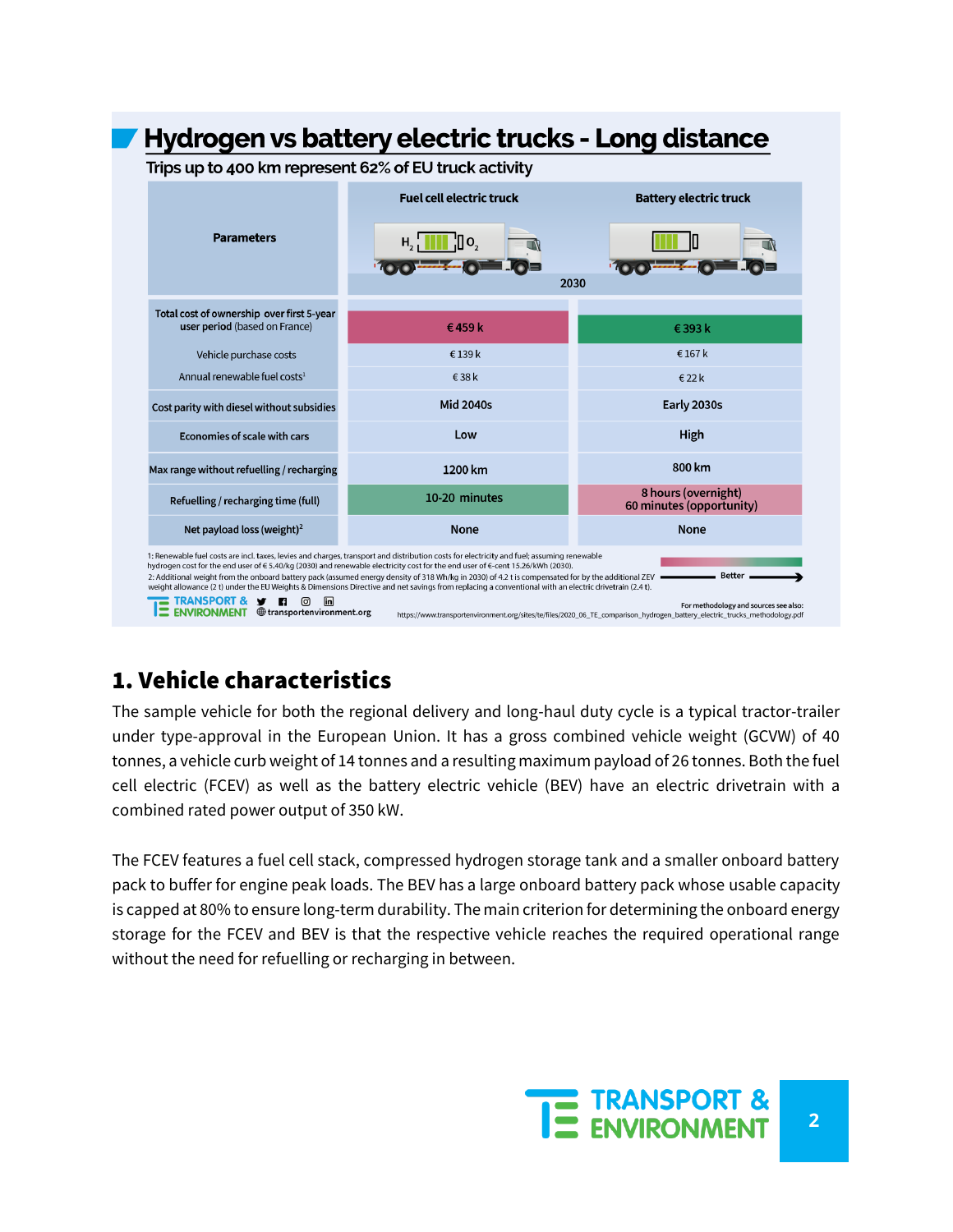The energy consumption values are based on Earl et al.<sup>1</sup> They take into account vehicle efficiency improvements due to reduced rolling resistance and aerodynamic drag on a 40-tonnes tractor-trailer cruising at EU-specific highway speeds of 80 km/h (50 mph) and represent a reasonable mean value between industry announcements and various literature sources. Moultak et al. and Sharpe estimate an approximate energy demand at the wheels of 1.6 kWh/km in 2020 and 1.45 kWh/km in 2030 at a U.S. specific highway speed of 65 mph (105 km/h).<sup>2</sup> ,<sup>3</sup> Tesla has announced an energy consumption of its Semi truck of 'less than 1.24 kWh/km' (also at 65 mph). <sup>4</sup> The energy demand at the wheels is identical for both the FCEV and BEV as they share the same vehicle characteristics and drivetrain components. The efficiency differences between them is solely due to the additional conversion loss when converting the hydrogen in the fuel cell to electricity (54% conversion efficiency rate in 2020 and 56% in 2030).<sup>5</sup>

|                                                                   | <b>Regional delivery</b>     |             |            |            | Long-haul   |            |
|-------------------------------------------------------------------|------------------------------|-------------|------------|------------|-------------|------------|
| <b>Parameters</b>                                                 |                              | <b>FCEV</b> | <b>BEV</b> |            | <b>FCEV</b> | <b>BEV</b> |
|                                                                   | 2020                         | 2030        | 2020       | 2030       |             | 2030       |
| <b>Annual mileage</b>                                             | 80,000 km                    |             |            | 120,000 km |             |            |
| <b>Energy consumption at</b><br>the wheels in kWh/km <sup>i</sup> | 2.53                         | 1.95        | 1.44       | 1.15       | 1.95        | 1.15       |
| Max. range without<br>refuelling / recharging                     | 400 km                       |             |            | 1,200 km   | 800 km      |            |
| $H2$ fuel tank size<br>(compressed at 700 bar)                    | 30 kg $H_2$                  | 23 $kgH2$   |            |            | 70 kg $H_2$ |            |
| <b>Battery size (usable</b><br>capacity capped at 80%)            | 70 kWh<br>720 kWh<br>575 kWh |             | 70 kWh     | 1,150 kWh  |             |            |

<sup>i</sup> Energy consumption at the wheels determines the onboard energy storage capacity which is required to reach the max. range without refuelling / recharging. To calculate the electricity consumption (i.e. fuel costs) of the BEV, additional charging losses need to be taken into account. The respective energy consumption values measured from the grid are 1.52 (2020) and 1.21 (2030).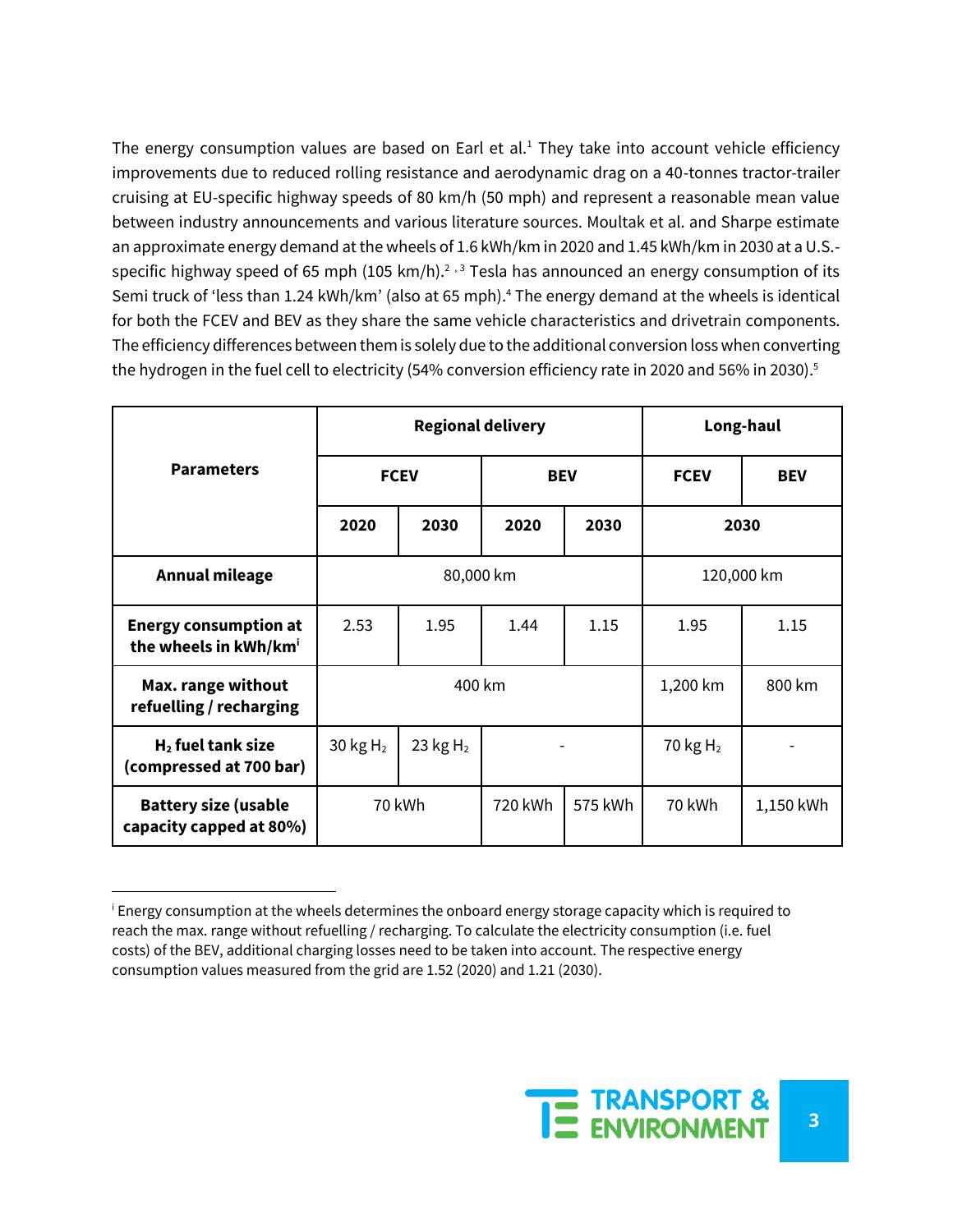# 2. Duty cycles

The **regional delivery** duty cycle is characterised by single trip lengths of up to 400 km and the vehicle's return to the depot overnight which is located outside of urban areas. 62% of EU truck activity measured (in tonne-kilometres) comprises trips of less than 400 km.<sup>6</sup> The average annual mileage is set at 80,000 km based on the European Commission.<sup>7</sup>

The **long-haul** duty cycle involves multi-day intercity travel with maximum daily trip lengths of up to 800 km if the vehicle is equipped with one driver. The trip length is aligned with EU rules on driving times and rest periods which foresee maximum daily driving periods of 9 hours (which can go up to 10 hours).<sup>8</sup> At an 80 km/h average vehicle speed, this amounts to 800 km per day. 78% of EU truck activity comprises trips of less than 800 km. The average annual mileage is set at 120,000 km also based on the European Commission.<sup>9</sup>

# 3. Total cost of ownership

The total cost of ownership (TCO) comprises all vehicle costs, fuel costs, infrastructure costs as well as all taxes, levies and road charges as they would occur if the vehicle was owned and operated in France. The taxation schemes are somewhat different among the EU Member States and France represents a good proxy among them in terms of tax and excise duty rates. In a broader sense, the TCO describes the total expenses for a haulier. The TCO comprises nominal prices for a first vehicle use period of 5 years (including the vehicle's residual value and excluding VAT and financing costs).

#### 3.1. Vehicle costs

The vehicle costs are based on Kühnel et al. (except for battery costs) which undertook a bottom-up cost estimation for the different vehicle components and included a mark-up factor of 1.4 to determine the net retail price after manufacturing and distribution costs.<sup>10</sup> The cost assumptions are based on the German cost level. Since the price level and purchase power in the two countries are broadly similar, the costs should be comparable.

The total net retail price (excl. VAT and financing costs) include the applicable costs due to the vehicle glider, electric motor, inverter, gearbox, fuel cell stack, hydrogen storage tank and battery pack. Maintenance and repair costs refer to costs due to general servicing over the first use period. The taxes on vehicle purchase and operation include the French-specific one-time registration tax and additional parafiscal charge as well as the annual special tax on certain motor vehicles. $11$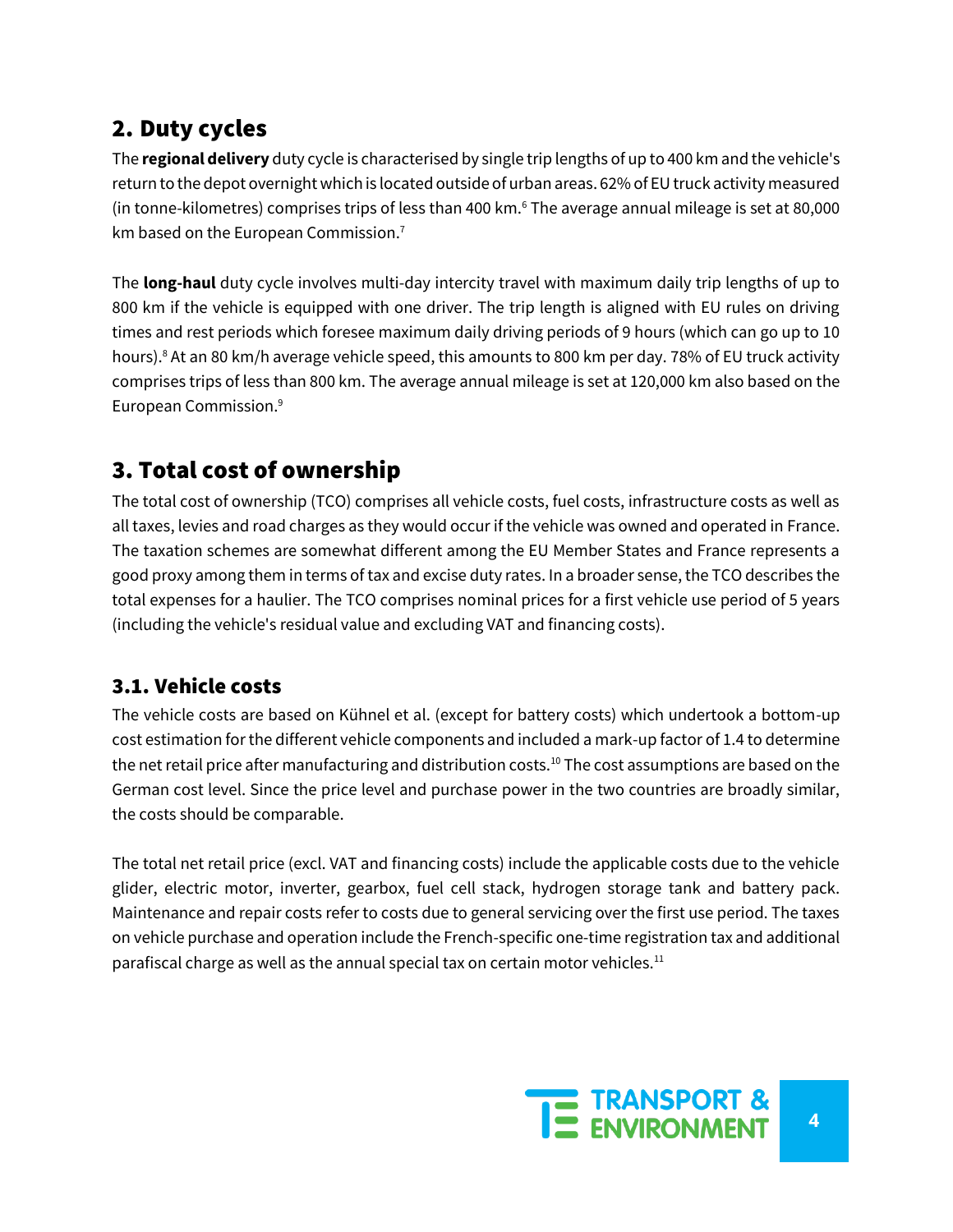| <b>Vehicle costs</b> |                       | <b>Regional delivery</b> | Long-haul     |               |
|----------------------|-----------------------|--------------------------|---------------|---------------|
|                      |                       | 2020                     | 2030          | 2030          |
| <b>BEV</b>           | Retail price          | € 215,795                | € 122,432     | € 167,274     |
|                      | Maintenance & repairs | € 8,400 p.a.             | € 8,400 p.a.  | € 12,600 p.a. |
|                      | Vehicle taxes         | € 573 p.a.               | € 573 p.a.    | € 573 p.a.    |
| <b>FCEV</b>          | Retail price          |                          | € 114,651     | €138,958      |
|                      | Maintenance & repairs | €15,400 p.a.             | € 10,960 p.a. | €16,440 p.a.  |
|                      | Vehicle taxes         | € 573 p.a.               | € 573 p.a.    | € 573 p.a.    |

The battery pack costs are based on BloombergNEF and include the same mark-up factor of 1.4 as for the vehicle costs to determine the pack's retail price after manufacturing and distribution costs.<sup>12</sup> The battery pack density values are the low assumptions on the potential for future technological improvement taken by Ricardo Energy & Environment.<sup>13</sup>

| <b>Battery pack costs</b>           | 2020      | 2030      |
|-------------------------------------|-----------|-----------|
| Net costs per kWh                   | €135      | €56       |
| Retail costs per kWh                | €188      | €78       |
| Energy density (battery pack level) | 183 Wh/kg | 318 Wh/kg |

#### 3.2. Renewable electricity and fuel costs

It should be noted that both the FCEV and BEV are fuelled with renewable hydrogen and renewable electricity respectively. This has been a deliberate choice in order to provide for a level playing field and compare two technologies which can ensure zero well-to-wheel GHG emissions (though not lifecycle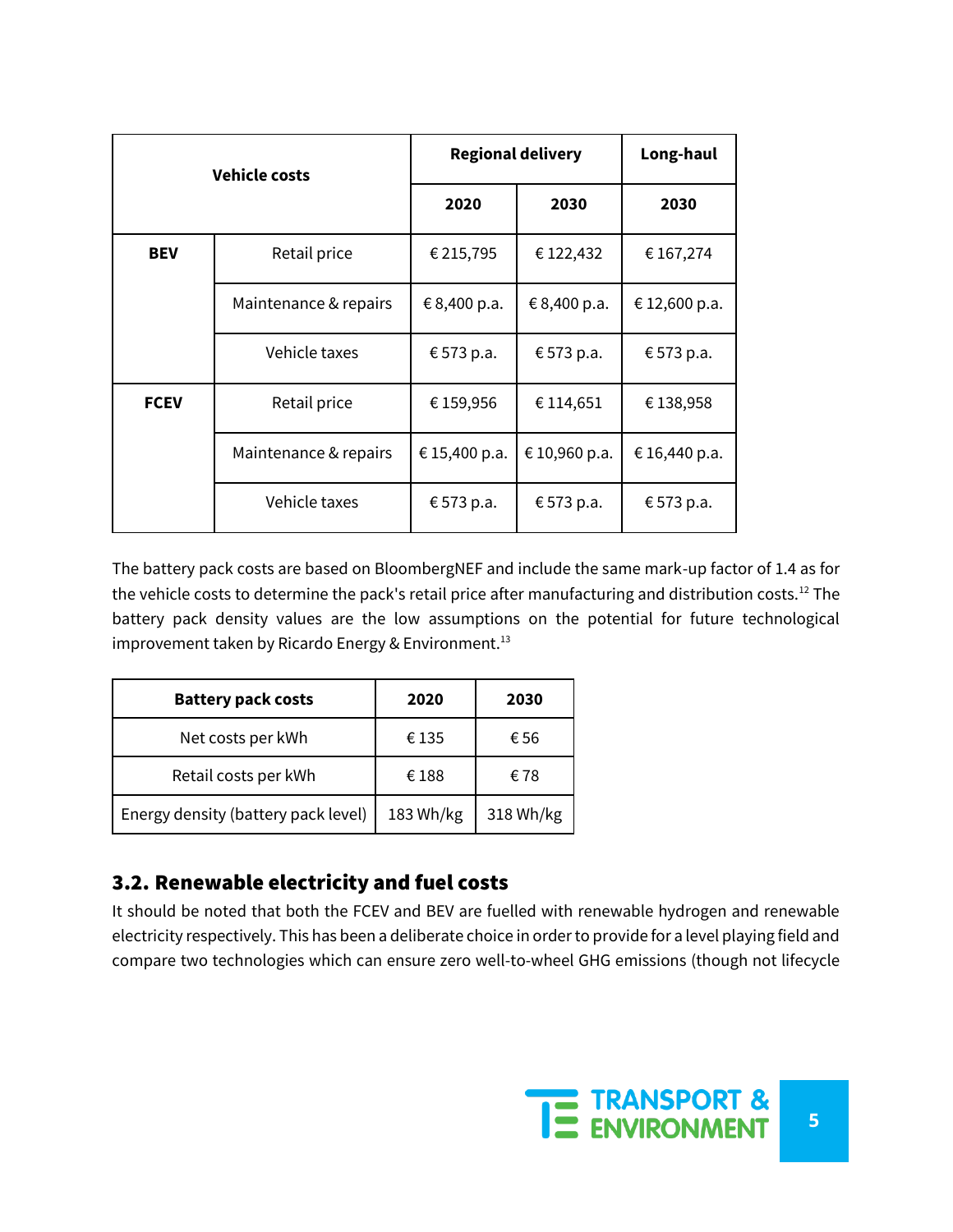GHG emissions). Depending on the electricity or fuel origin and production method, the TCO and the moment of cost parity with diesel can vary significantly (see also section 3.5 below).

The Agora PtG/PtL calculator was used to calculate the levelised cost of electricity (LCOE) and the levelised cost of hydrogen (LCOH) produced from additional renewable electricity capacity.<sup>14</sup> The electricity generation and fuel production facilities are either based in the North Sea or in North Africa.

The calculated costs are based on the reference scenario of the Agora PtG/PtL calculator. The chosen weighted average cost of capital (WACC) is 6%. The renewable electricity for the BEV is produced from offshore wind in the North Sea. The load factor was set at 4,000 full-load hours per year. Resulting in a final renewable electricity price for the end user of  $\epsilon$ -cent 17.25/kWh (see table below) in 2020, this is higher than the current average grid electricity price for non-household consumers of €-cent 12.71/kWh in France. $i$ <sup>ii</sup>,  $15$ 

The renewable hydrogen is produced from solar PV in North Africa. The MENA region is considered to provide for one of the most cost-effective means to produce hydrogen from renewable electricity through electrolysis. The load factor was set at 2,344 full-load hours. The same is the case for the hightemperature SOEC electrolysis (81% conversion efficiency rate in 2020 and 84% in 2030). Resulting in a final renewable hydrogen for the end user of  $\epsilon$  6.36/kg in 2020 (see table below), this is considerably higher than today's fossil hydrogen final cost without CCUS ( $\epsilon$  1.83/kg) and with CCUS ( $\epsilon$  1.94/kg).<sup>iii, 16</sup>

Grid connection fees are included in the LCOE for renewable electricity. In addition, it includes the *Tarif d'utilisation du réseau public d'électricité* (TURPE) to account for electricity network distribution costs in France. The renewable hydrogen takes into account costs due to liquefaction, transport via tanker from North Africa to France (Marseille) and domestic distribution via high-pressure tube trailer until the refuelling station. For the renewable electricity, the *Contribution tarifaire d'acheminement* (CTA), *Contribution au Service Public d'Electricité* (CSPE) and *Taxes sur la Consommation Finale d'Electricité* (TCFE) is added. The current tax exemption for hydrogen used as transport propellant in France is maintained.

ii The electricity price for non-household consumers refers to an annual consumption between 20 and 500 MWh and including taxes except for VAT and other recoverable levies as of the second half of 2019. iii Based on fossil hydrogen production costs using natural gas in Europe with and without CCUS and

adding domestic distribution costs.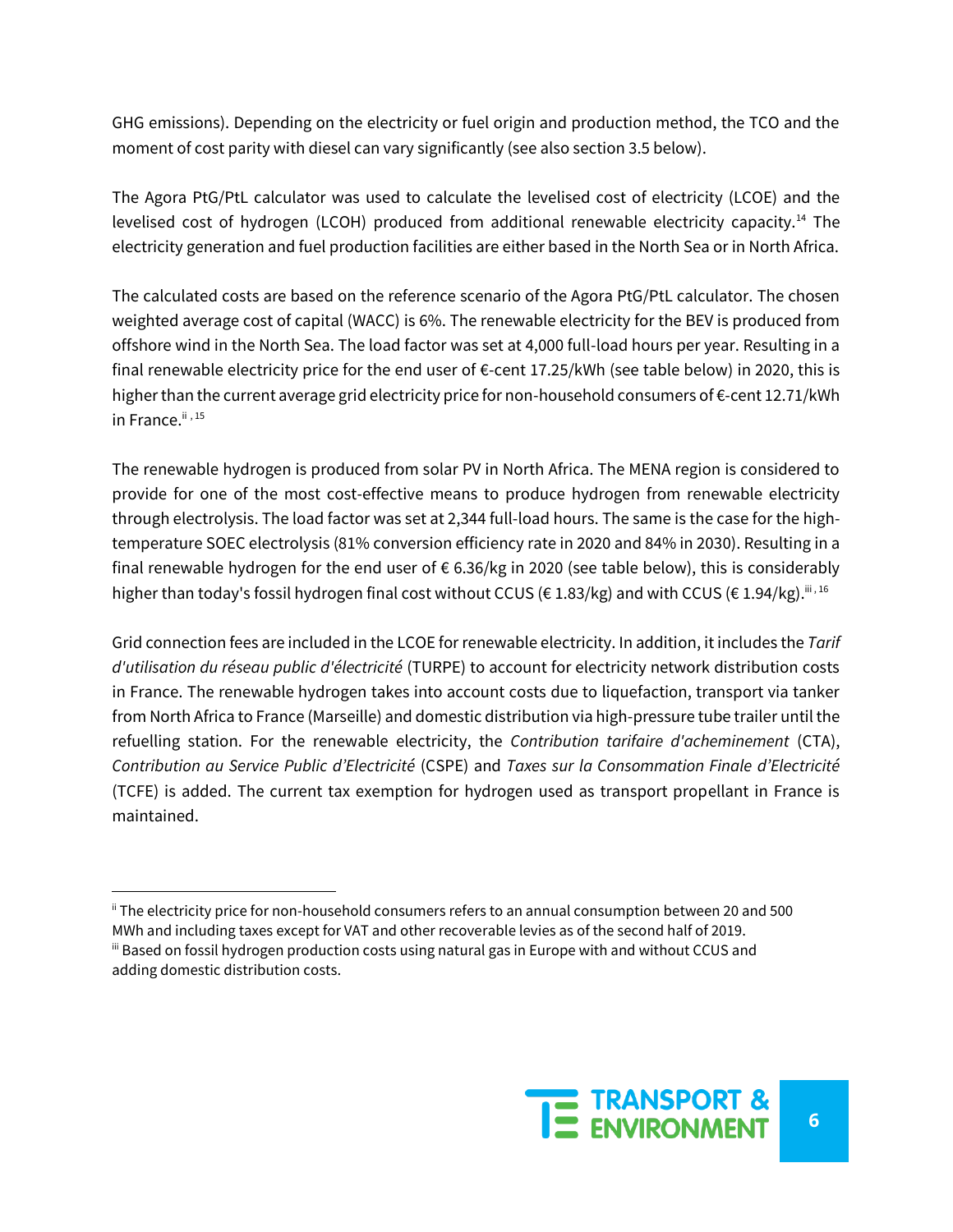| <b>Electricity produced</b><br>from offshore wind in | €-cent/kWh <sub>el</sub>                        |              | <b>Hydrogen produced</b><br>from solar PV in North | €/kg <sub>H2</sub> |      |
|------------------------------------------------------|-------------------------------------------------|--------------|----------------------------------------------------|--------------------|------|
| the North Sea                                        | 2020                                            | 2030         | Africa                                             | 2020               | 2030 |
| <b>LCOE</b>                                          | 9.22                                            | 7.23<br>LCOH |                                                    | 3.39               | 2.73 |
|                                                      |                                                 |              | Liquefaction                                       | 2.03               | 1.73 |
| Transport to FR                                      | <b>Grid connection fees</b><br>included in LCOE |              | Transport to FR                                    | 0.14               | 0.14 |
| Distribution in FR                                   | 4.40                                            | 4.40         | Distribution in FR                                 | 0.80               | 0.80 |
| Total                                                | 13.62                                           | 11.63        | Total                                              | 6.36               | 5.40 |
| Total incl. taxes & levies                           | 17.25                                           | 15.26        | Total incl. taxes &<br>levies                      | 6.36               | 5.40 |

#### 3.3. Infrastructure configurations and costs

The estimated infrastructure costs are also based on Kühnel et al.<sup>17</sup> They take into account the size and power of the refuelling and charging stations, the utilisation rate, service life, capital expenditure (CAPEX), operational expenses (OPEX) and the number of supplied vehicles per refuelling / recharging station. It should be noted that refuelling and recharging cost estimations are to an extent speculative as the technologies are not yet (fully) commercialised or scaled up on the market.

| <b>Refuelling infrastructure for FCEVs</b> |                                   |  |  |  |  |  |
|--------------------------------------------|-----------------------------------|--|--|--|--|--|
|                                            | <b>Parameters</b><br>2030<br>2020 |  |  |  |  |  |
| <b>Specifications of a</b>                 | 5,468 $kg_{H2}$                   |  |  |  |  |  |

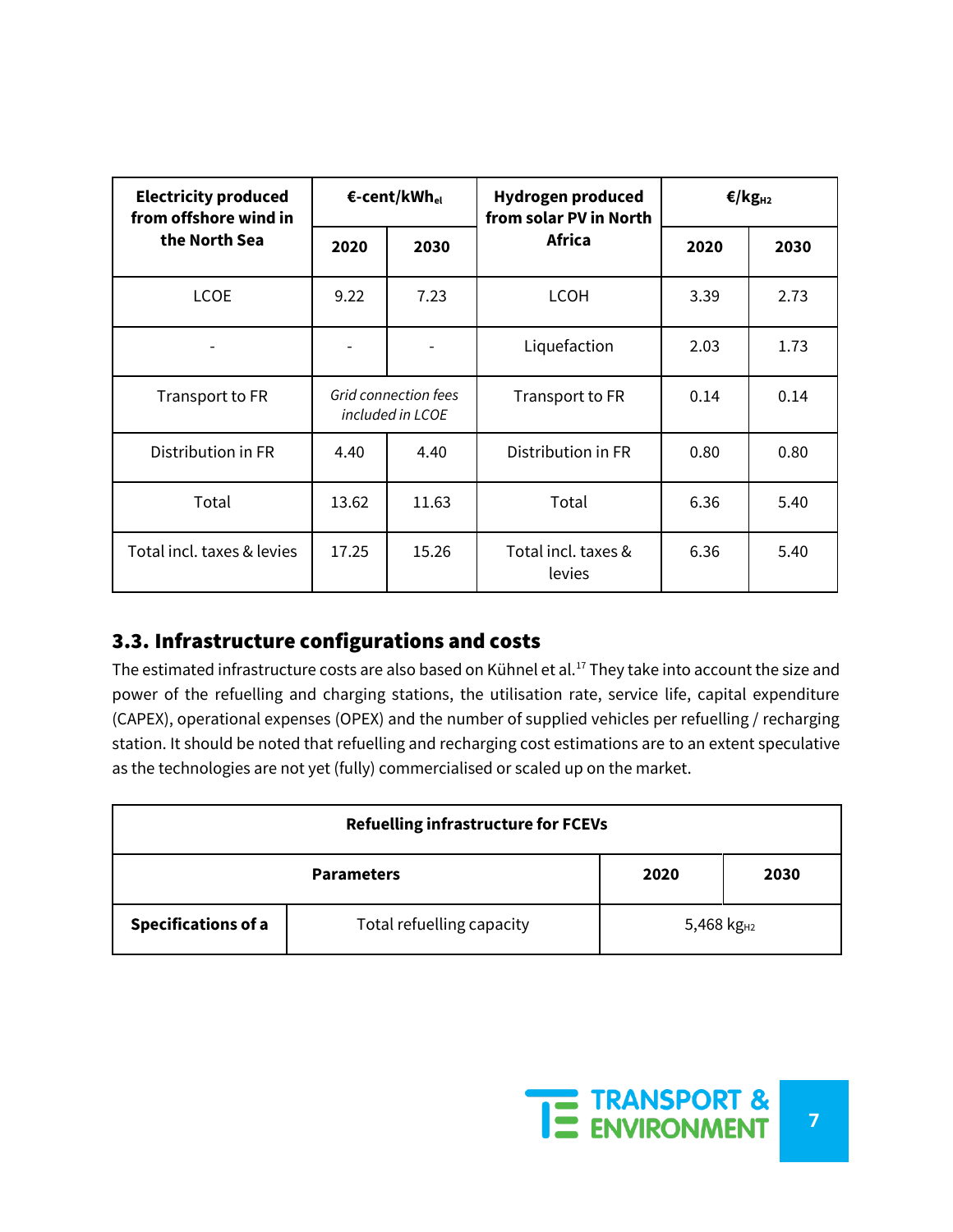| hydrogen refuelling<br>station                                     | Mean refuelling quantity per vehicle<br>(disregarding vehicle duty cycle) | 33 $kgH2$                      |  |  |
|--------------------------------------------------------------------|---------------------------------------------------------------------------|--------------------------------|--|--|
|                                                                    | Dispenser flow rate                                                       | 3.6 - 7.2 $kg_{H2}/min$        |  |  |
|                                                                    | Supplied vehicles per day                                                 | 110                            |  |  |
|                                                                    | Service life                                                              | 15 years                       |  |  |
|                                                                    | Capital expenditure                                                       | € 7.0 million<br>€ 5.6 million |  |  |
|                                                                    | Operational expenses per year                                             | € 69,652 p.a.<br>€ 56,128 p.a. |  |  |
| Total infrastructure costs per vehicle per year (full utilisation) | €4,855 p.a.                                                               | € 3,912 p.a.                   |  |  |

| <b>Charging infrastructure for BEVs</b>                           |                                                      |                             |                             |  |  |  |
|-------------------------------------------------------------------|------------------------------------------------------|-----------------------------|-----------------------------|--|--|--|
| <b>Parameters</b>                                                 | 2020                                                 | 2030                        |                             |  |  |  |
| <b>Specifications of a mega</b><br>charger for long-haul (1.2 MW) | Charging time                                        |                             | 60 minutes for 800 km range |  |  |  |
|                                                                   | Supplied vehicles per day                            | 20                          |                             |  |  |  |
| Service life                                                      |                                                      | 15 years                    |                             |  |  |  |
|                                                                   | Capital expenditure<br>Operational expenses per year |                             | € 364,000                   |  |  |  |
|                                                                   |                                                      |                             | € 3,640 p.a.                |  |  |  |
| <b>Specifications of a rapid</b><br>charger for regional delivery | Charging time                                        | 60 minutes for 400 km range |                             |  |  |  |
| (600 kW)                                                          | Supplied vehicles per day                            | 20                          |                             |  |  |  |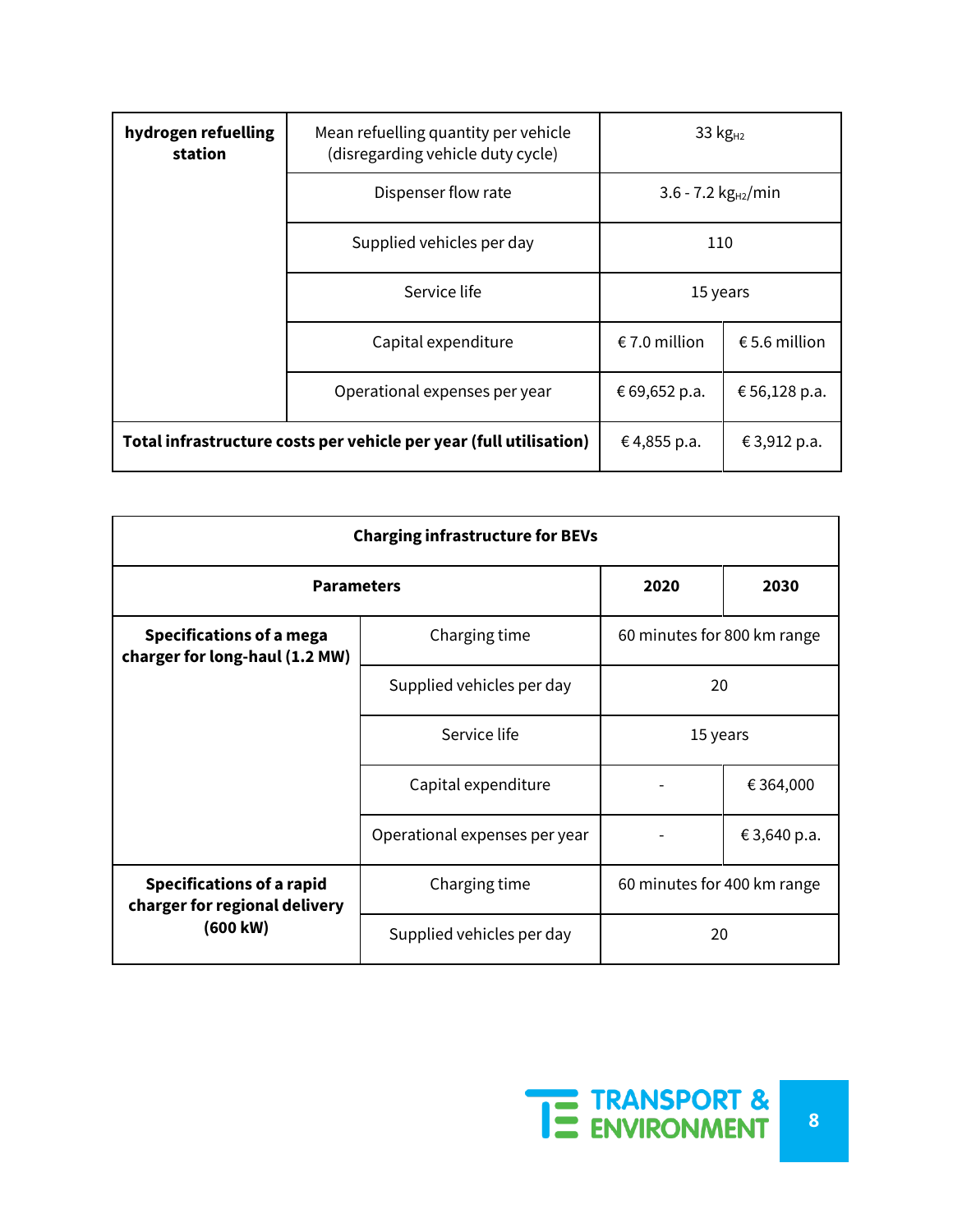|                                                                                             | Service life                  | 15 years                 |             |
|---------------------------------------------------------------------------------------------|-------------------------------|--------------------------|-------------|
| Capital expenditure                                                                         |                               | € 222,857                | € 193,143   |
|                                                                                             | Operational expenses per year | € 2,229 p.a.             | €1,931 p.a. |
| <b>Specifications of an overnight</b><br>charger for long-haul (150 kW)                     | Charging time                 | 8 hours for 800 km range |             |
|                                                                                             | Supplied vehicles per night   | 0.91                     |             |
|                                                                                             | Service life                  | 15 years                 |             |
|                                                                                             | Capital expenditure           |                          | € 65,000    |
|                                                                                             | Operational expenses per year |                          | € 650 p.a.  |
| <b>Specifications of an overnight</b><br>charger for regional delivery                      | Charging time                 | 8 hours for 400 km range |             |
| (75 kW)                                                                                     | Supplied vehicles per day     | 0.91                     |             |
|                                                                                             | Service life                  | 15 years                 |             |
|                                                                                             | Capital expenditure           | €42,000                  | € 35,000    |
|                                                                                             | Operational expenses per year | €420 p.a.<br>€ 350 p.a.  |             |
| Total infrastructure costs per vehicle per year for long-haul<br>(full utilisation)         |                               | € 5,691 p.a.             |             |
| Total infrastructure costs per vehicle per year for regional<br>delivery (full utilisation) | € 3,670 p.a.                  | € 3,063 p.a.             |             |

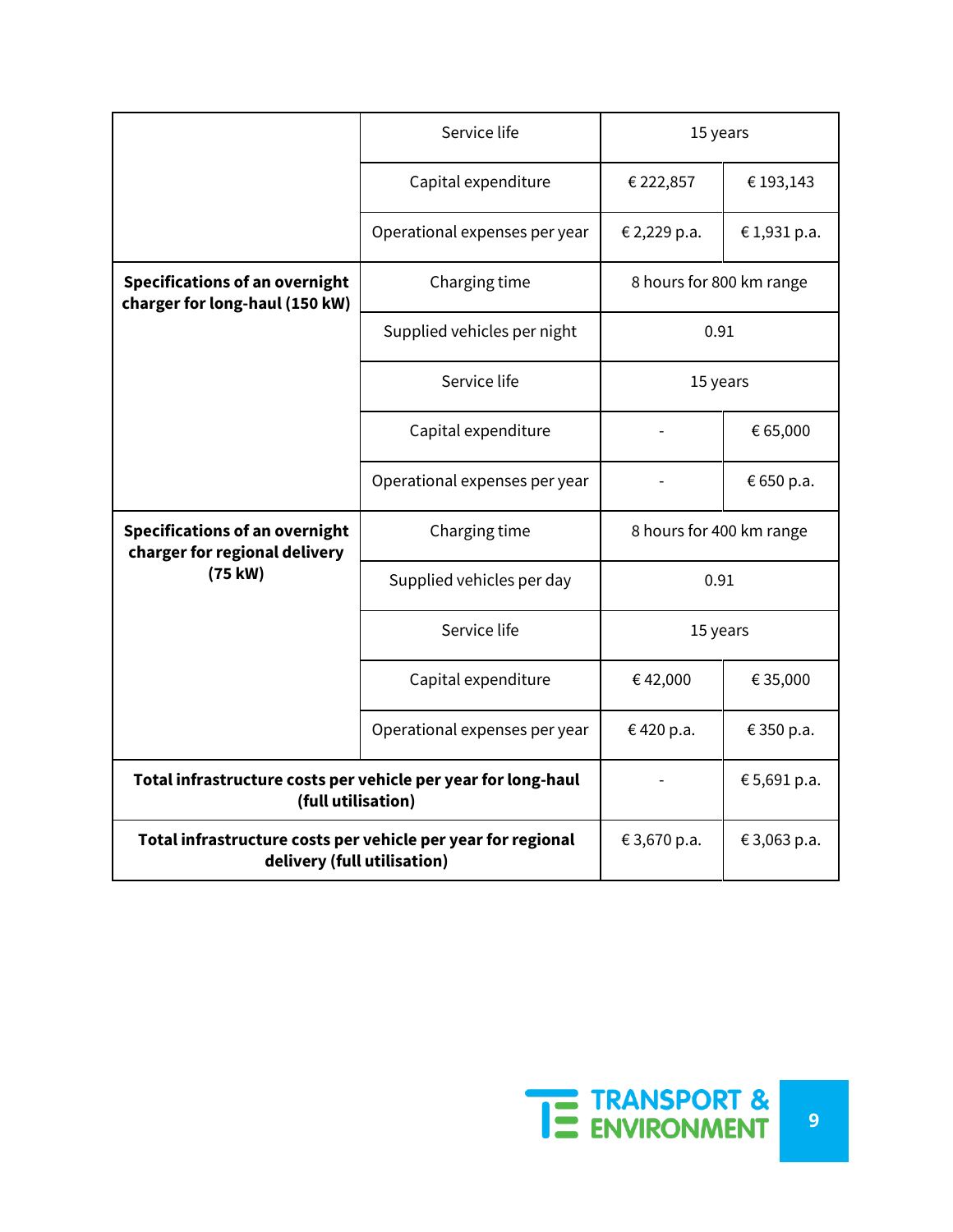#### 3.4. Road charges

In line with 2018 road charge estimations by the Comité National Routier, an average road toll cost of €-cent 10.64 per vehicle kilometre driven was assumed for the long-haul duty cycle. For the regional delivery cycle, a lower average road toll cost of €-cent 7.70 per vehicle kilometre driven was used.<sup>18</sup> No reduced charges or toll exemptions were applied to the FCEV or BEV compared to diesel vehicles.

| <b>Annual road charges</b> | <b>Regional delivery</b> | Long-haul |          |
|----------------------------|--------------------------|-----------|----------|
|                            | 2020                     | 2030      | 2030     |
| <b>BEV</b>                 | € 6,160                  |           | € 12,768 |
| <b>FCEV</b>                | € 6,160                  |           | € 12,768 |

#### 3.5. Fuel cost sensitivity

The estimated cost parity with diesel takes into account the above TCO cost components and compares them to the equivalent vehicle with an internal combustion engine running on diesel in France. It should be noted that this comparison excludes any potential subsidies or policy incentives for the FCEV or BEV except for what is already provided for today (excise duty exemption for hydrogen). Today's level of taxes, levies and charges in France remain the same and are kept constant until 2030.

The calculated cost parity is subject to greater or lesser variability, depending on the assumed costs, their projections for the future and whether any potential subsidies are included. For example, carrying out a cost sensitivity analysis by using fossil hydrogen with or without CCUS instead of renewable hydrogen to fuel the vehicle would significantly improve the TCO and bring forward cost parity with fossil diesel of both the regional delivery and long-haul FCEV to the early 2020s.<sup>19</sup> Potential reductions on road charges for ZEVs, as they are currently being discussed on EU-level or already implemented at national level, would also bring forward the date when FCEVs and BEVs will become cheaper to own and operate than diesel trucks.

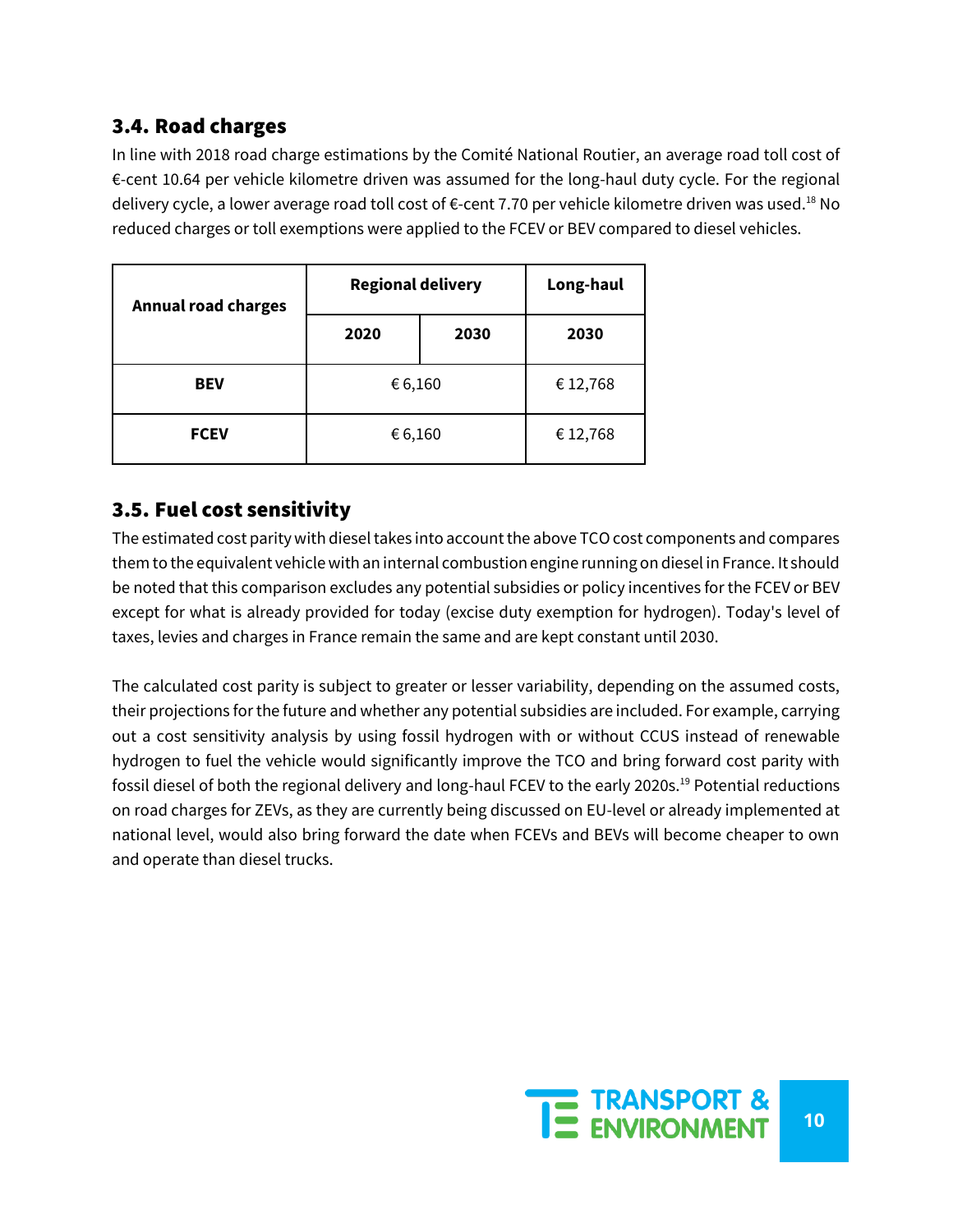# 4. Refuelling and recharging times

The refuelling and recharging times are based on the onboard storage configuration and the respective refuelling capacity or recharging power output.

Recharging times are aligned with EU rules on driving times and rest periods. They foresee maximum daily driving periods of 9 hours (10 hours in exceptional cases) and minimum resting periods of (at least) 9 hours.<sup>20</sup> At an 80 km/h average vehicle speed, this amounts to a maximum of 800 km per day. In addition, mandatory breaks of at least 30 minutes every four and a half hours are legally required. Based on the above, one driver can therefore perform a single distance of not more than 360 km between mandatory breaks. The high-power mega charger (1.2 MW) can charge a range of 400 km for the longhaul BEV in around 30 minutes. Likewise, the high-power rapid charger (600 kW) can charge a range of 200 km for the regional delivery BEV in around 30 minutes. The overnight chargers (150 kW and 75 kW) can fully charge the onboard battery of the regional and long-haul BEV in around 8 hours.

The range of the hydrogen dispenser flow rate is estimated to be between 3.6 and 7.2 kg $_{H2}$  per minute which ensures refuelling times of no more than 20 minutes if the onboard tank of the FCEV is completely empty.<sup>21</sup>

# 5. Payload losses

It is often claimed that BEVs need to account for reduced payload capacity due to the significant weight of the onboard battery pack. Depending on the battery pack's gravimetric energy density and capacity, this can indeed be the case, particularly with respect to today's battery technology.

However, the additional weight due to the onboard battery pack (assumed energy density of 183 Wh/kg in 2020 and 318 Wh/kg in 2030) is compensated for by the additional ZEV weight allowance (2 t) under the EU Weights & Dimensions Directive and net savings from replacing a conventional with an electric drivetrain (2.4 t). The illustrative calculation below outlines this for the long-haul BEV in 2030.

| <b>Parameter</b> |                                          | Formula | <b>Value</b> | <b>Source</b>                      |
|------------------|------------------------------------------|---------|--------------|------------------------------------|
| A                | Energy consumption at the wheels in 2030 |         |              | 1.15 kWh/km   Earl et al. $(2018)$ |
| В                | Nominal range                            |         | 800 km       | Kühnel et al. (2018)               |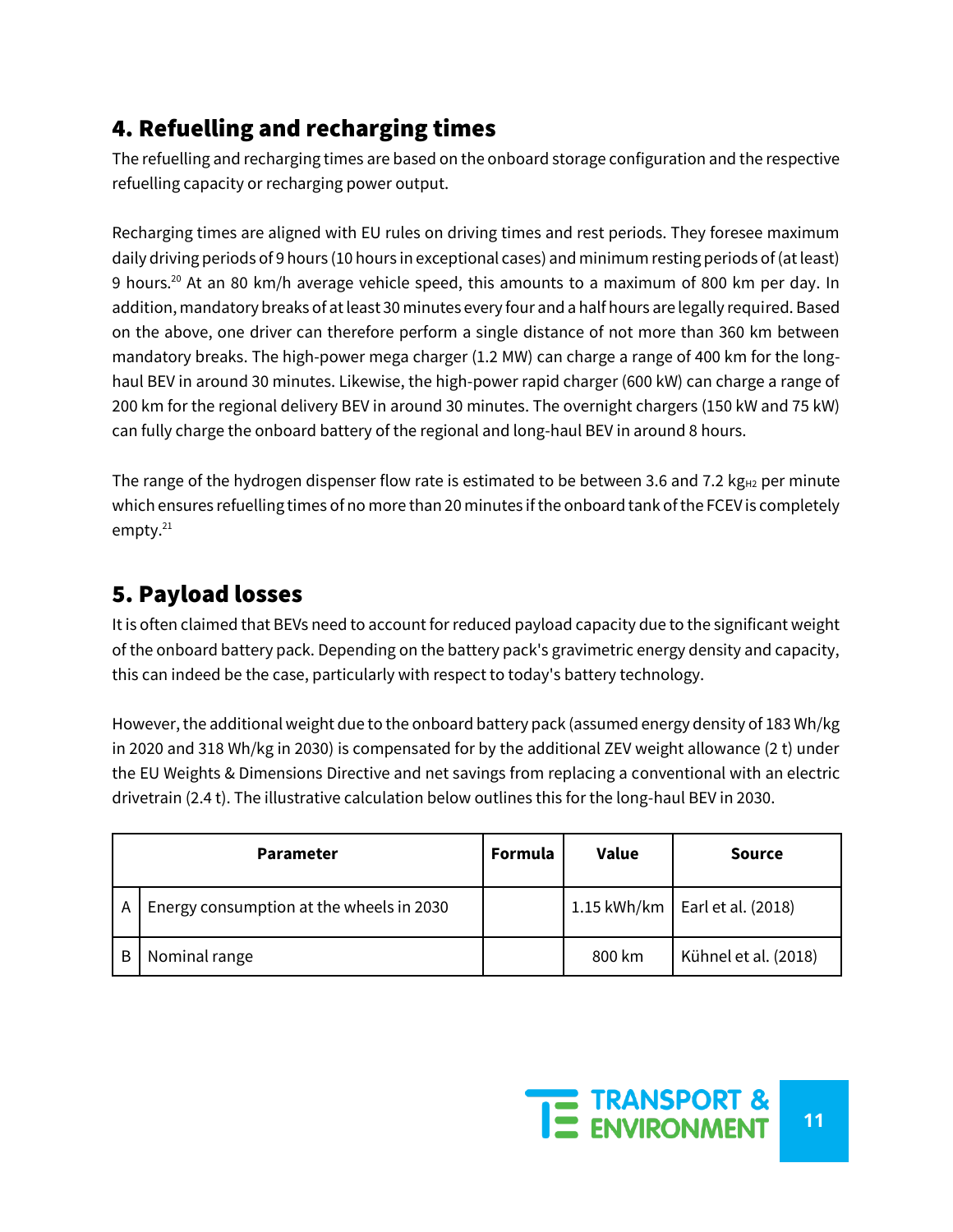| C | Usable battery capacity                                                             |                  | 80%             | Tesla (no date)                        |
|---|-------------------------------------------------------------------------------------|------------------|-----------------|----------------------------------------|
| D | Required battery pack size in 2030                                                  | $A \times B / C$ | 1,150 kWh       |                                        |
| E | Battery pack energy density in 2030                                                 |                  | 0.318<br>kWh/kg | Ricardo Energy &<br>Environment (2019) |
| F | Battery pack weight                                                                 | D/E              | 3,616 kg        |                                        |
| G | Weight of electric motor, inverter and<br>gearbox                                   |                  | 600 kg          | Hall et al. (2019) <sup>22</sup>       |
| H | Total weight of battery and electric engine                                         | $F + G$          | 4,216 kg        |                                        |
|   | Weight of conventional drivetrain and fluids<br>in diesel tank                      |                  | 3,000 kg        | Sharpe (2019)                          |
| J | Net additional weight of battery electric<br>tractor-trailer                        | $H - I$          | 1,216 kg        |                                        |
| Κ | Max. additional ZEV weight allowance under<br>the EU Weights & Dimensions Directive |                  | 2,000 kg        | European Union<br>$(2019)^{23}$        |
| L | Net payload loss of battery electric tractor-<br>trailer type-approved in the EU    | $J - K$          | - 784 kg        |                                        |

*Illustration based on Sharpe (2019)*

# **Further information**

Fedor Unterlohner Freight & Investment Officer Transport & Environment fedor.unterlohner@transportenvironment.org Mobile: +32 (0)485 63 94 92

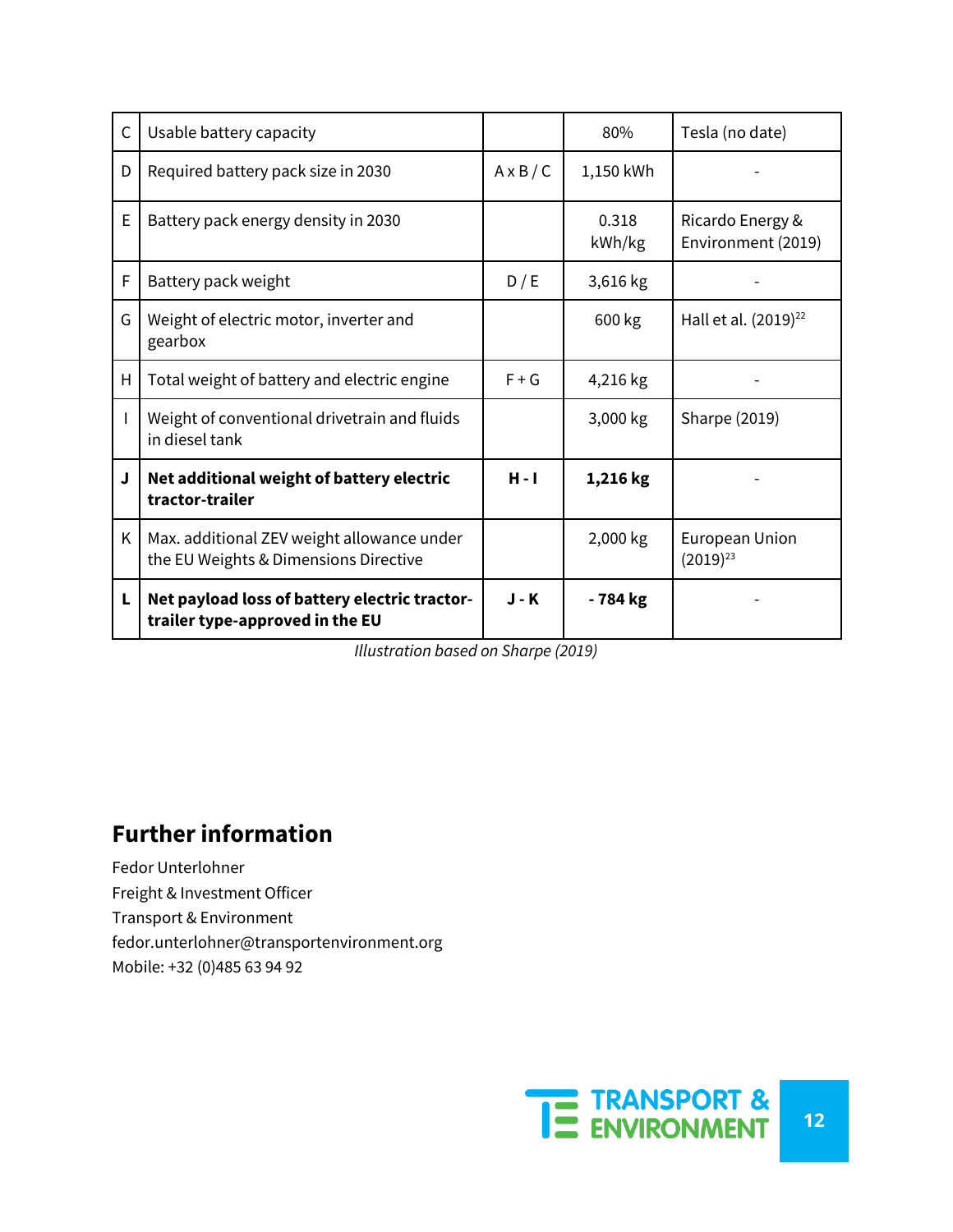#### **References**

<sup>1</sup> Earl et al. (2018). Analysis of long haul battery electric trucks in the EU. Marketplace and technology, economic, environmental, and policy perspectives. Amended paper originally presented at the 8th Commercial Vehicle Workshop in Graz, 17-18 May 2018. Retrieved from

[https://www.transportenvironment.org/sites/te/files/publications/20180725\\_T%26E\\_Battery\\_Electric\\_Tru](https://www.transportenvironment.org/sites/te/files/publications/20180725_T%26E_Battery_Electric_Trucks_EU_FINAL.pdf) [cks\\_EU\\_FINAL.pdf,](https://www.transportenvironment.org/sites/te/files/publications/20180725_T%26E_Battery_Electric_Trucks_EU_FINAL.pdf) page 7.

 $2$  Moultak et al. (2017). Transitioning to zero-emission heavy-duty freight vehicles. Retrieved from [https://theicct.org/sites/default/files/publications/Zero-emission-freight-trucks\\_ICCT](https://theicct.org/sites/default/files/publications/Zero-emission-freight-trucks_ICCT-whitepaper_26092017_vF.pdf)[whitepaper\\_26092017\\_vF.pdf](https://theicct.org/sites/default/files/publications/Zero-emission-freight-trucks_ICCT-whitepaper_26092017_vF.pdf)

<sup>3</sup> Sharpe (2018). Zero-emission tractor-trailers in Canada. Retrieved

fro[mhttps://theicct.org/sites/default/files/publications/ZETractorTrailers%20Working%20Paper042019.pd](https://theicct.org/sites/default/files/publications/ZETractorTrailers%20Working%20Paper042019.pdf) [f,](https://theicct.org/sites/default/files/publications/ZETractorTrailers%20Working%20Paper042019.pdf) page 3-4.

<sup>4</sup> Tesla (no date). Tesla Semi. Retrieved from<https://www.tesla.com/semi>

<sup>5</sup> National Research Council (2013). Transitions to Alternative Vehicles and Fuels, The National Academies Press, Washington, DC/US, page 33. Retrieved from [https://www.nap.edu/catalog/18264/transitions-to](https://www.nap.edu/catalog/18264/transitions-to-alternative-vehicles-andfuels)[alternative-vehicles-andfuels,](https://www.nap.edu/catalog/18264/transitions-to-alternative-vehicles-andfuels) page 50.

<sup>6</sup> Transport & Environment (forthcoming). T&E in-house analysis from an update of the ETISPLUS European project database.

 $^7$  European Commission (2018). Annexes to the Proposal for a Regulation of the European Parliament and of the Council setting CO2 emission performance standards for new heavy-duty vehicles. Retrieved from [https://eur-lex.europa.eu/resource.html?uri=cellar:f38df734-59da-11e8-ab41-](https://eur-lex.europa.eu/resource.html?uri=cellar:f38df734-59da-11e8-ab41-01aa75ed71a1.0001.02/DOC_2&format=PDF)

[01aa75ed71a1.0001.02/DOC\\_2&format=PDF,](https://eur-lex.europa.eu/resource.html?uri=cellar:f38df734-59da-11e8-ab41-01aa75ed71a1.0001.02/DOC_2&format=PDF) page 6.

<sup>8</sup> European Union (2019). Regulation (EU) 561/2006 of the European Parliament and of the Council. Retrieved fro[m https://eur-lex.europa.eu/resource.html?uri=cellar:5cf5ebde-d494-40eb-86a7-](https://eur-lex.europa.eu/resource.html?uri=cellar:5cf5ebde-d494-40eb-86a7-2131294ccbd9.0005.02/DOC_1&format=PDF) [2131294ccbd9.0005.02/DOC\\_1&format=PDF](https://eur-lex.europa.eu/resource.html?uri=cellar:5cf5ebde-d494-40eb-86a7-2131294ccbd9.0005.02/DOC_1&format=PDF)

<sup>9</sup> European Commission (2018).

<sup>10</sup> Kühnel et al. (2018). Oberleitungs-Lkw im Kontext weiterer Antriebs- und Energieversorgungsoptionen für den Straßengüterfernverkehr. Ein Technologie- und Wirtschaftsvergleich. Retrieved from <https://www.oeko.de/fileadmin/oekodoc/StratON-O-Lkw-Technologievergleich-2018.pdf>

<sup>11</sup> ACEA (2019). ACEA tax guide 2019 edition. Retrieved from

[https://www.acea.be/uploads/news\\_documents/ACEA\\_Tax\\_Guide\\_2019.pdf,](https://www.acea.be/uploads/news_documents/ACEA_Tax_Guide_2019.pdf) page 86-97.

 $12$  BloombergNEF (2019). Battery pack prices fall as market ramps up with market average at \$156/kWh in 2019. Retrieved fro[m https://about.bnef.com/blog/battery-pack-prices-fall-as-market-ramps-up-with](https://about.bnef.com/blog/battery-pack-prices-fall-as-market-ramps-up-with-market-average-at-156-kwh-in-2019/)[market-average-at-156-kwh-in-2019/](https://about.bnef.com/blog/battery-pack-prices-fall-as-market-ramps-up-with-market-average-at-156-kwh-in-2019/)

<sup>13</sup> Ricardo Energy & Environment (2019). Circular economy perspectives for the management of batteries used in electric vehicles. Retrieved from

[https://publications.jrc.ec.europa.eu/repository/bitstream/JRC117790/jrc117790\\_jrc\\_circular\\_econ\\_for\\_e](https://publications.jrc.ec.europa.eu/repository/bitstream/JRC117790/jrc117790_jrc_circular_econ_for_ev_batterie) [v\\_batterie s\\_ricardo2019\\_final\\_report\\_pubsy\\_online.pdf,](https://publications.jrc.ec.europa.eu/repository/bitstream/JRC117790/jrc117790_jrc_circular_econ_for_ev_batterie) page 248.

<sup>14</sup> Agora Energiewende (2018). PtG/PtL calculator. Retrieved from [https://www.agora](https://www.agora-energiewende.de/en/publications/ptgptl-calculator/)[energiewende.de/en/publications/ptgptl-calculator/](https://www.agora-energiewende.de/en/publications/ptgptl-calculator/)